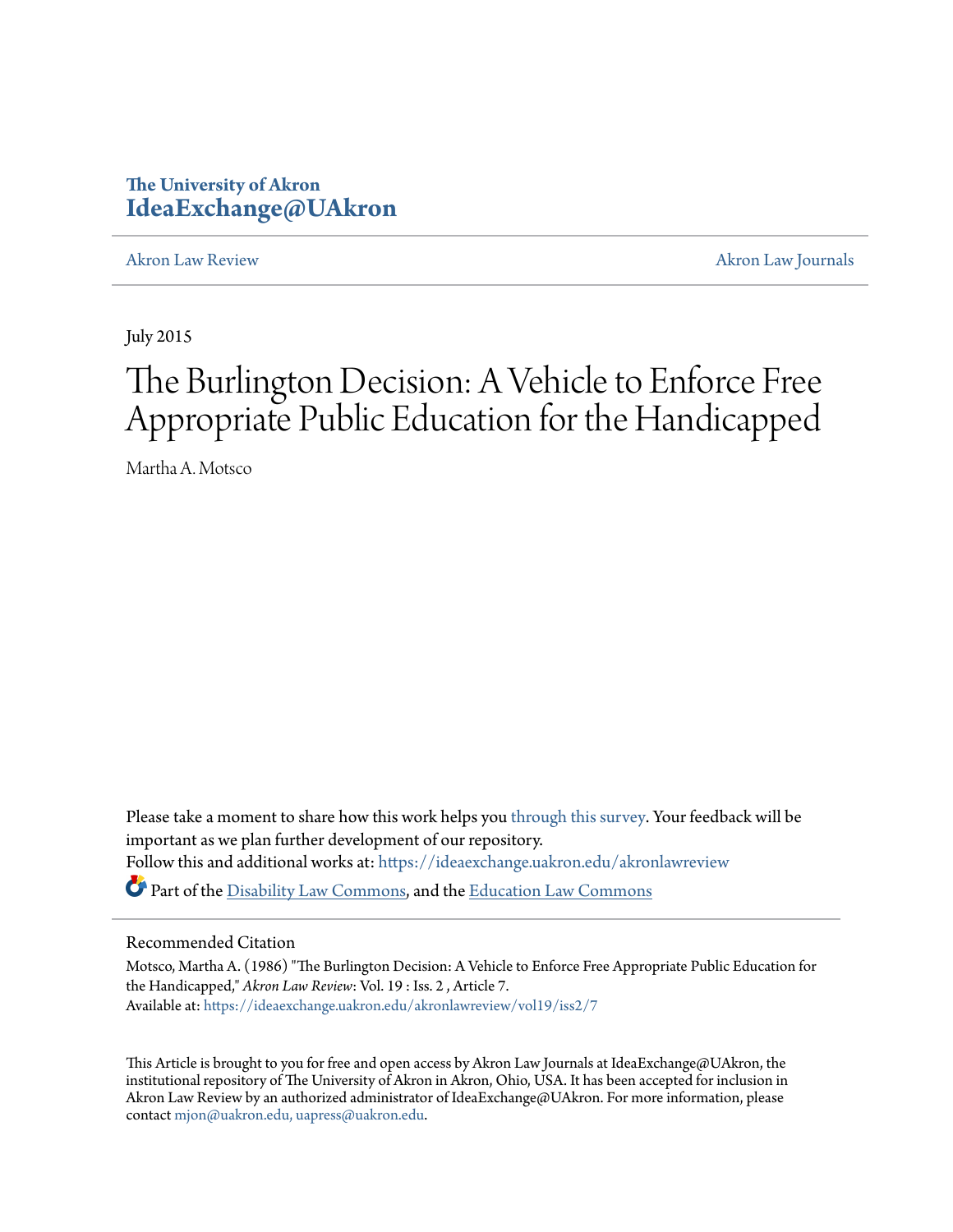# **THE** *BURLINGTON* **DECISION: A VEHICLE TO ENFORCE FREE APPROPRIATE PUBLIC EDUCATION FOR THE HANDICAPPED**

#### **INTRODUCTION**

Although education is not a fundamental right,' the people of the United States believe education to be an essential prerequisite for achieving success in modern society. This philosophy (as possessed **by** the American populace) was articulated **by** the Supreme Court in 1954 in the landmark decision of *Brown v.* Board *of* Education,*2* where the Court stated:

Today [education] is a principal instrument in awakening the child to cultural values, in preparing him for later professional training, and in helping him to adjust normally to his environment. In these days, it is doubtful that any child may reasonably be expected to succeed in life if he is denied the opportunity of an education. Such an opportunity, where the state has undertaken to provide it, is a right which must be made available to all on equal terms.'

Unfortunately, during the first two decades following *Brown,* such equality was not universally afforded to the handicapped.' Therefore, in **1975** Congress enacted the Education of the Handicapped Act (the EHA),<sup>5</sup> which prescribes that all handicapped<sup>6</sup> students be provided a "free appropriate public education.'

Central to that legislation is the Individualized Education Program (IEP).<sup>8</sup>

**4S.** REP. No. 168, 94th Cong., Ist Sess. 8, reprinted in 1975 U.S. CODE **CONG. &** AD. **NEWS** 1425, 1432 [hereinafter cited as S. REP. No. **1681.** In 1975 the Bureau of Education for Handicapped Children reported that less than half of the country's handicapped children were receiving an appropriate education. Id.

'Pub. L. No. 94-142, 89 Stat. 773 (1975) (codified at 20 U.S.C. §§ 1401-61 (1982 & Supp. I **1983)).**

'The EHA defines "handicapped children" as "mentally retarded, hard of hearing, deaf, speech impaired, visually handicapped, seriously emotionally disturbed, orthopedically impaired, or other health impaired children, or children with specific learning disabilities, who by reason thereof require special education and related services." **Id.** at **§** 1401(1).

**'Id.** at §1401(18). The EHA definition is as follows:

**'Id.** at **§** 1401(19).

The term "individualized education program" means a written statement for each handicapped child developed in any meeting **by** a representative of the local educational agency **...** qualified to provide, or supervise the... specially designed instruction to meet the unique needs of handicapped children,

<sup>&#</sup>x27;San Antonio School Dist. v. Rodriguez, 411 U.S. 1 (1972).

<sup>&#</sup>x27;Brown v. Board of Educ., 347 U.S. 483 (1954).

*<sup>11</sup>d.* at 493.

The term "free appropriate public education" means special education and related services which **(A)** have been provided at public expense, under public supervision and direction, and without charge, **(B)** meet the standards of the State educational agency, **(C)** include an appropriate preschool, elementary, or secondary school education in the State involved, and **(D)** are provided in conformity with the individualized education program required under section 1414(a)(5) 120 U.S.C. **§** 1414(a)(5)1 [of this titlel.

States may qualify for federal assistance to implement the EHA if they adhere to numerous comprehensive requirements. **Id.** at **§ 1411.**

Sections following describe lengthy "eligibility requirements" and "requisite features" with which state plans must comply in order to be eligible for funding. **Id.** at **§§** 1412 and 1413.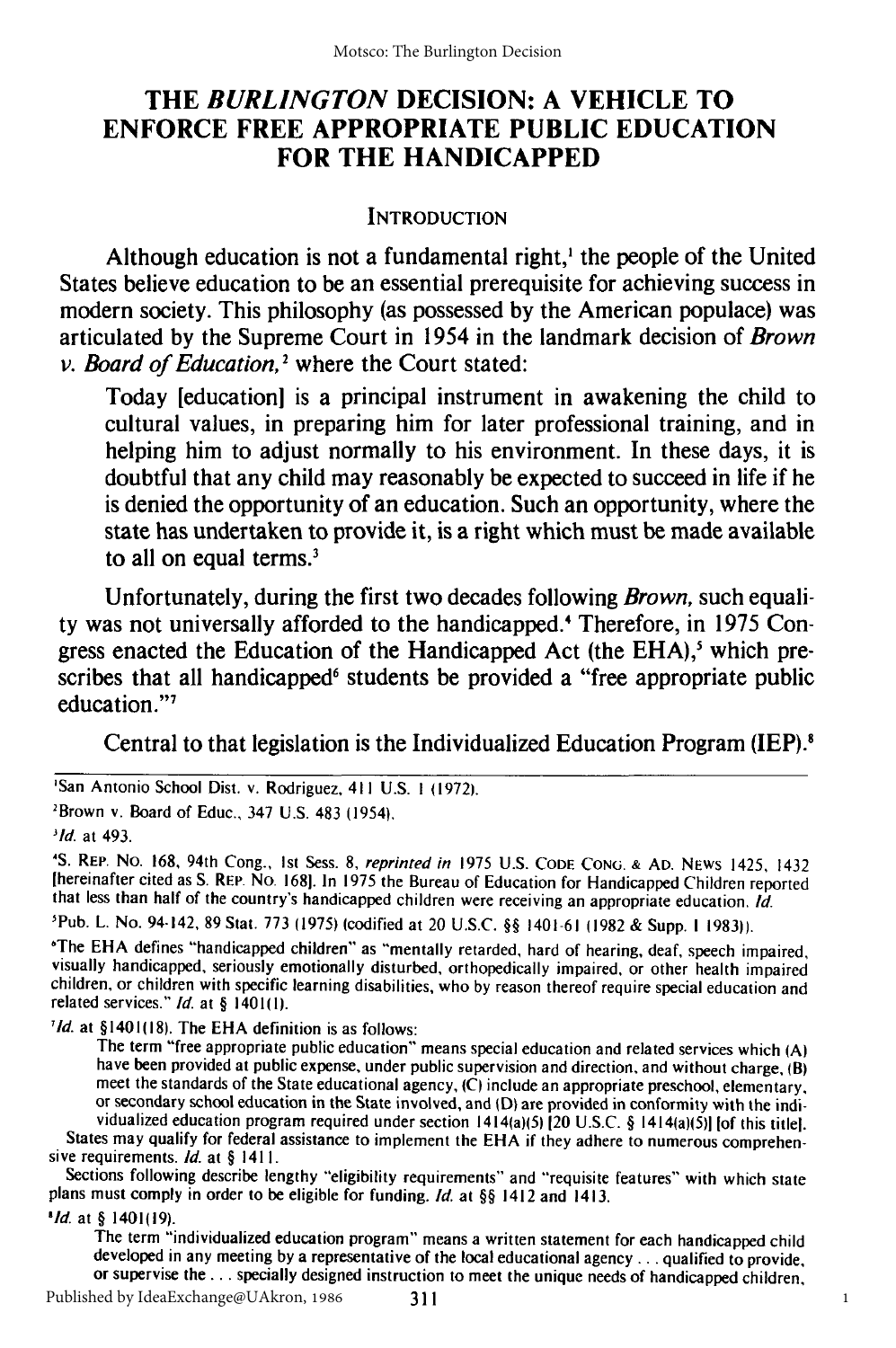The **IEP** is a written statement outlining the goals and objectives and specific educational services for each handicapped child.9 Parents are a part of the educational process because the **EHA** requires their input at the IEP conference."0 In addition, detailed procedural safeguards protect the rights of the parties.<sup>11</sup>

As parents continue to take an active role in the education of their children, especially in the development and evaluation of the IEP, it is obvious that educational services will sometimes be challenged. Although the school and the parents share a common interest in the growth and development of the child, each brings a different perspective to the IEP conference. When these differences cannot be resolved among the parties, judicial review may be required.<sup>12</sup>

That option for judicial intervention was exercised **by** parents of a handicapped child in *Burlington v. Department of Education.3* In *Burlington* the parents rejected the public school's proposed IEP and sought review **by** the Massachusetts Department of Education's Bureau of Special Education **Ap**peals.<sup>14</sup> In the interim, the parents withdrew the child from the public school and enrolled him (at their own expense) in a state-approved private institution.<sup>15</sup> for special education.<sup>16</sup> That change of placement was made without the approval of the public school authorities<sup>17</sup> and is contrary to the **EHA.'8**

**'Id.**

*'old.*

<sup>12</sup>Note, Education of Handicapped Children: The IEP Process and the Search for an Appropriate Education 56 **ST.** JOHNS L. REV. **81, 106 (1981).**

**1105 S.** Ct. **1996 (1985).**

**"Id.** at 1999.

*15* **Id.**

'"The term "special education" means specially designed instruction, at no cost to parents or guardians, to meet the unique needs of a handicapped child, including classroom instruction, instruction in physical education, home instruction, and instruction in hospitals and institutions." 20 U.S.C. § 1401(16.

*"Burlington.* **105 S.** Ct. at 1999.

""During the pendency of any proceedings conducted pursuant to this section, unless the State or local educational agency and the parents or guardian otherwise agree, the child shall remain in the then current educational placement of such child...." 20 **U.S.C.** § 1415(e)(3). https://ideaexchange.uakron.edu/akronlawreview/vol19/iss2/72

the teacher, the parents or guardian of [the] child, and, wherever appropriate, [the] child, which statement shall include

**<sup>(</sup>A)** a statement of the present levels of educational performance of [the] child,

**<sup>1</sup>B)** a statement of annual goals. including short term instructional objectives,

**<sup>(</sup>C)** a statement of the specific educational services to be provided to [thel child, and the extent to which *(the)* child will be able to participate in regular educational programs.

**ID)** the projected date for initiation and anticipated duration of such services, and

**IE)** appropriate objective criteria and evaluation procedures and schedules for determining, on at least an annual basis, whether instructional objectives are being achieved.

**<sup>&</sup>quot;Id.** at § 1415. Procedural safeguards include the "opportunity... to examine all relevant records [regarding] the identification, evaluation, and educational placement of the child. . . . <sup>n</sup> Id. at § 1415(b)(1)(A). Also, parents must be provided with written prior notice whenever the school proposes to change the educational status of the child. **Id.** at § **1415(b)(I)(C).** Other provisions include the right to a hearing by the state educational agency and a right to bring a civil action. **Id.** at §§ 1415(b)(2) and 1415(e)(2).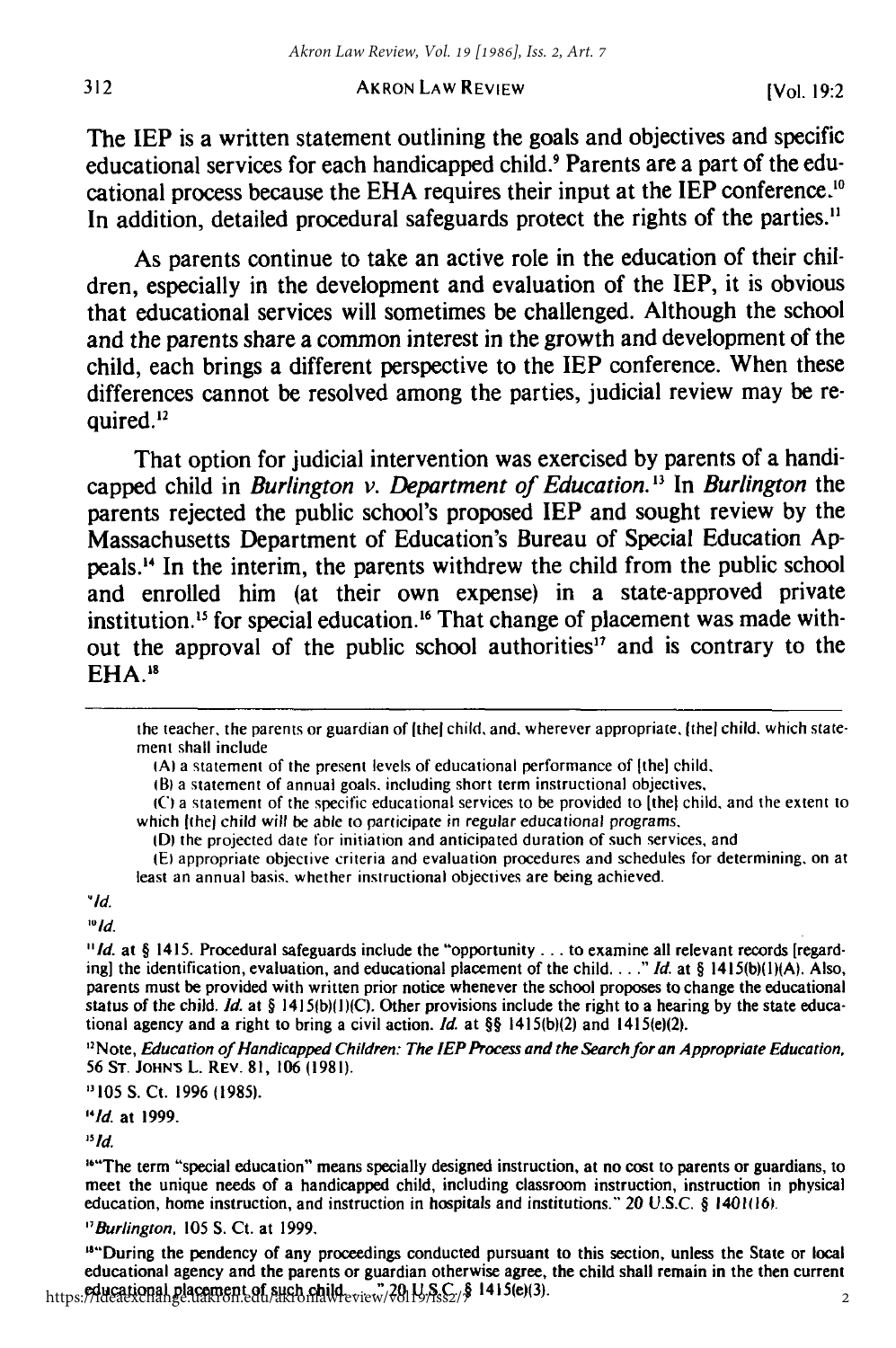Fall, **1 9851**

#### **RECENT CASES**

The United States Supreme Court examined two issues in *Burlington: (1)* "whether **...** potential relief under [the EHA] includes reimbursement to parents for private school tuition and related expenses, and  $(2)$ ] whether [the EHAJ bars such reimbursement to parents who reject a proposed IEP and place a child in a private school without the consent of local school authorities."<sup>19</sup>

This note will present an overview of early case law relevant to the EHA, discuss the facts and rationale of the *Burlington* decision, and analyze the implications of *Burlington* as they relate to implementing the EHA in the future.

# **AN OVERVIEW** OF **EARLY CASE LAW**

Passage of the **EHA** was preceded by a series of landmark cases which established the right to education for all handicapped children.<sup>20</sup> In the first case, Pennsylvania Association for Retarded Children v. Commonwealth,<sup>21</sup> (PARC), plaintiffs claimed that the challenged statutes were unconstitutional because they excluded mentally retarded children from public education and training.<sup>22</sup> The district court ruled that due process requires a hearing before a retarded child can be denied entrance to a public school." In short, the *PARC* court held that mentally retarded children have a constitutional right to public education.<sup>24</sup>

The *PARC* holding was extended to all handicapped students in *Mills v. Board of Education.25* In *Mills,* seven handicapped children excluded from public education in the District of Columbia brought a class action suit in the federal district court.<sup>26</sup> The court held that  $(1)$  no child may be denied entrance to public school unless provided with appropriate alternative services; $^{27}$  and (2) prior to exclusion, there must be a hearing to revew the child's progress and to evaluate the adequacy of alternative placements.<sup>28</sup> While neither the *PARC* nor *Mills* courts delineated a basic standard regarding the quality of education, both courts emphasized that mere attendance in a public school is not suffi-

- **11348** F.Supp. **866** (D.D.C. 1972).
- <sup>\*</sup>Id. at 868.
- **'d.** at **878.**

<sup>&</sup>quot;Burlington, 105 **S.** Ct. at 2001-02. 20 U.S.C. **§** 1415(e)(2) authorizes the reviewing court to "grant such relief as the court determines is appropriate." *See* also § 1415(e)(3); *supra* note **18** for partial text of this provision.

*<sup>&</sup>quot;See* **S.** REP. No. 168, *supra* note 4, at 1430.

<sup>&</sup>quot;1334 F.Supp. 1257 (E.D. Pa. 1971), *modified* 343 F.Supp. 279 (E.D. Pa. 1972). This was a class action suit against the State of Pennsylvania and thirteen local school districts.

*Dld.* at 283.

<sup>&</sup>lt;sup>13</sup>Id. at 303. Other procedural safeguards were also required.

<sup>&</sup>quot;Note, *The Education For All Handicapped Children Act: What Is A "Free. Appropriate Public Education?"* 29 **WAYNE** L. REv. 1285, 1287 n.20 (1983).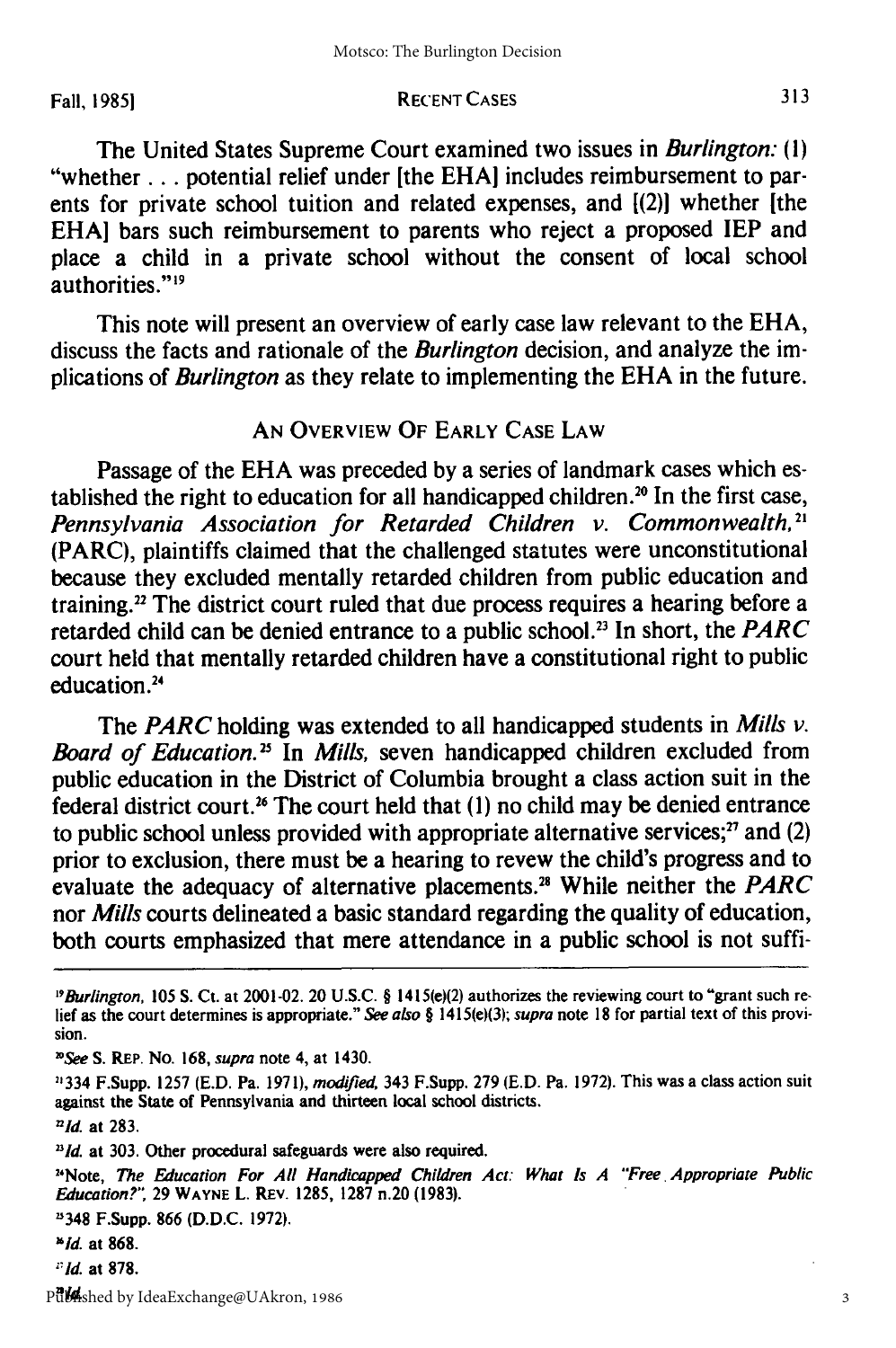314

#### AKRON LAW REVIEW

cient.<sup>29</sup> To meet the intent of these rulings, at least a "minimal level of quality" is required. $30$ 

Although these early cases provided the impetus to encourage states to address the problems of the handicapped, the "lack of [adequate] financial resources prevented the implementation" of equal educational opportunities first heralded by *Brown.31* Therefore, in an effort to extend the principles of *PARC* and *Mills,* and to provide financial support through increased federal funding, Congress enacted the 1975 landmark  $EHA$ .<sup>32</sup> The stated purpose of the EHA was "to assure that all handicapped children have **...** [access to] a free appropriate public education which emphasizes special education **...** services designed to meet [the] unique needs" of each handicapped child."

The intent of the legislature was to develop a vehicle through which schools could provide an appropriate education for each handicapped child. However, despite the obvious strengths of the EHA, the definition of appropriate education has been criticized as being "vague and circular."34 The guidelines within the statute have been referred to as "general"<sup>35</sup> and "cryptic."<sup>36</sup> Also, the standards for developing an appropriate education have been deemed imprecise and "inexact."<sup>37</sup> Although this alleged ambiguity may present difficulties in interpretation, it was necessary that the language be sufficiently broad to allow for individual differences among children.<sup>38</sup> What might be appropriate education for one student could be inadequate education for another.<sup>39</sup> Furthermore, by using an imprecise standard, Congress insured that educational decisions would remain the responsibility of the state and local authorities.<sup>40</sup>

When judicial review is necessary, the courts must grapple with the gen-

<sup>24</sup>The fact that both *PARC* and *Mills* are discussed at length in the legislative Reports suggests that the principles which they established are the principles which, to a significant extent, guided the drafters of the Act." Board of Educ. v. Rowley, 458 U.S. 176, 194 **(1982)** (Footnote omitted).

'20 U.S.C. § 1400(c).

'Note, *supra* note 24, at 1289.

"Note, *Enforcing* the Right to an "Appropriate" Education: The *Education* for All Handicapped Children *Act* of 1975, 92 **HARV.** L. REV. 1103, 1103 (1979).

*'Rowley,* 458 U.S. at **188.**

"Comment, Defining an Appropriate *Education* for Handicapped Children: Board of Education v. Rowley, 34 **SYRACUSE** L. REV. 1107, 1112 **(1983).**

**"Id.**

<sup>&#</sup>x27;Note, *supra* note 24 at **1288.** The *PARC* court suggested that this minimal level would be met if retarded students could demonstrate "self-sufficiency" skills. *PARC,* 343 F.Supp. at 302. The Mills court stated that alternative educational services must be "adequate" to meet the child's needs. 348 F.Supp. at **878.**

<sup>&#</sup>x27;Note, *supra* note 26 at **1288.**

**<sup>&#</sup>x27;IS.** REP. No. 168, *supra* note 4, at 1431; Brown, 347 U.S. 483.

<sup>&</sup>quot;Comment, The Meaning of Appropriate Education to Handicapped Children Under the **EHCA:** *The Im*pact of Rowley, 14 Sw. L. REV. 521, 530 (1984).

Hyatt, Litigating the Rights of Handicapped Children to an Appropriate Education: Procedures and - Tryau, *Litigating the Rights of Handicapped Children to an Appropriate Education. Procedures and*<br>https://ideaex.change.ukron.edu/akronlawreview/vol19/iss2/7<br>Remedies, 29 UCLA L. REV. 1, 7-8 (1981).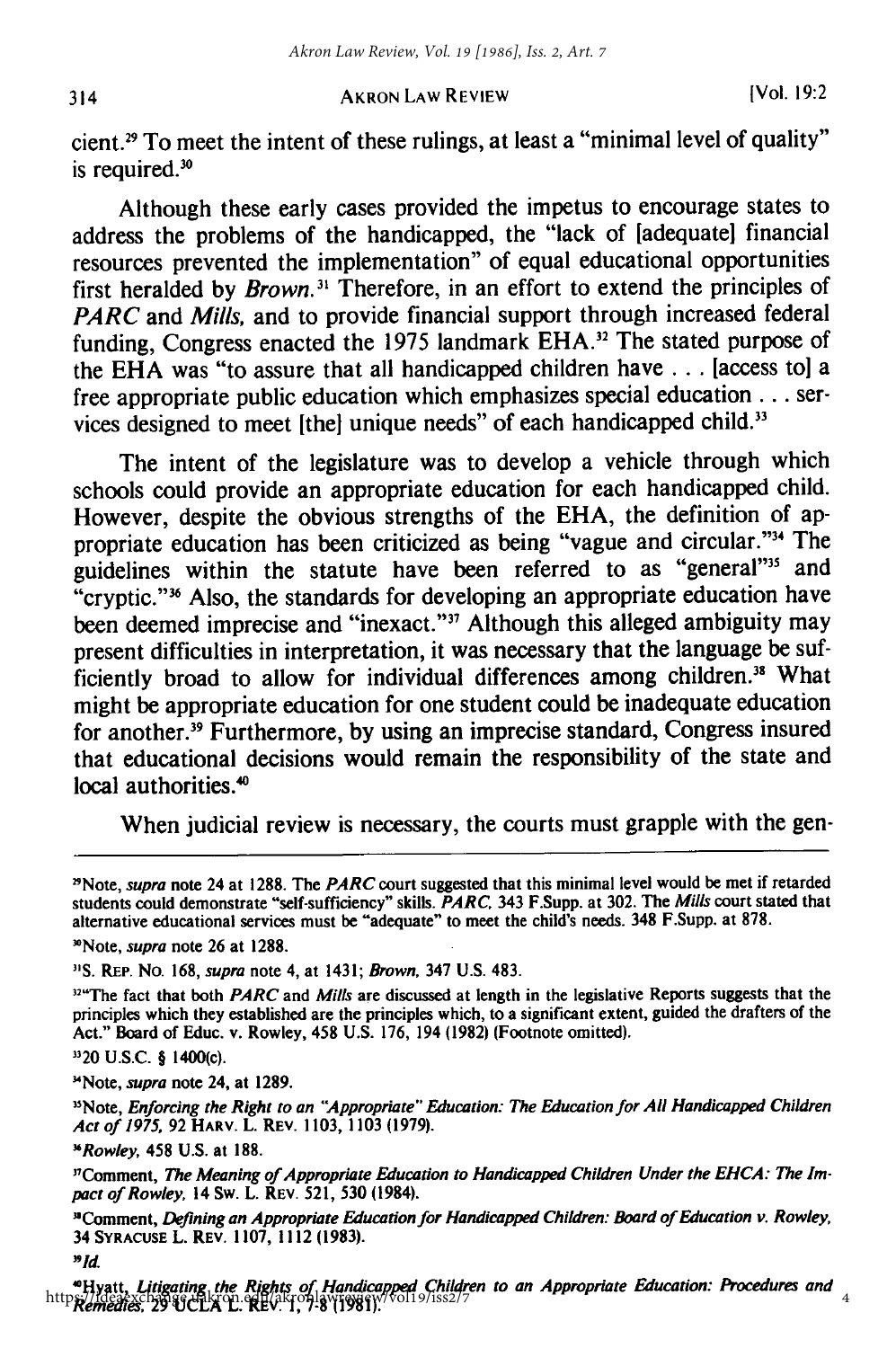#### **Fall, 19851** RECENT CASES

eralities of the EHA and develop standards to clarify the definition of a "free appropriate public education."<sup>41</sup> For example, in Springdale School District v. Grace,<sup>42</sup> the school authorities claimed that a profoundly deaf child could best be served educationally at a school for the deaf.<sup>43</sup> However, the Eighth Circuit Court of Appeals held that states are obligated to provide an *appropriate* education, not necessarily the *best* education." The court ruled that the child should be placed in a regular public school classroom with sufficient auxiliary services and that such a program would be appropriate under the EHA.<sup>45</sup>

In Campbell *v. Talladega County Board of Education*,<sup>46</sup> the district court uses a self-sufficiency standard.<sup>47</sup> The case involved a severely retarded eighteen year old youth whose educational program failed to teach him functional and communicative skills which would help increase his independence.<sup>48</sup> The court held that an educational program which fails to assist a child in attaining self-sufficiency skills does not meet "even a minimally stringent standard of appropriateness."<sup>49</sup>

In Kruelle *v. New Castle County School District, "* the Third Circuit Court of Appeals affirmed<sup>51</sup> a district court ruling that an appropriate educational standard was one designed to help the child "realize his learning potential."52 The appeals court held that residential placement was more appropriate for a profoundly retarded child because the condition necessitated more professional help than the public school could provide.<sup>53</sup>

For the first seven years after passage of the EHA, only the lower courts were challenged by the meaning of "appropriate education." Then in 1982, *Board of Education v. Rowley"'* became the first case in which the Supreme

4518 F.Supp. 47 **(N.D.** Ala. 1981).

*41d.* at 54.

<sup>4</sup> *id.* at 48, 54.

*"1d.* at 54.

*"Id.* at 699.

"Kruelle v. Biggs, 489 F.Supp. 169, 173-74 (D.Del. 1980), affd. sub *noma.* Kruelle v. New Castle County School Dist., 642 F.2d 687, 694-96 **(3d** Cir. 1981).

"1642 F.2d at 694.

-'458 U.S. **176** (1982). Published by IdeaExchange@UAkron, 1986

5

<sup>4</sup>t Note, *Defining Appropriate* Education for the Handicapped: The Rowley Decision, <sup>27</sup>**ST.** Louis U.L.J. 685, 691-93 (1983).

<sup>42656</sup>F.2d 300 (8th Cir. 1981).

*<sup>11</sup>d.* at 303.

*<sup>&</sup>quot;Id.* at 304 (Emphasis original).

*<sup>41</sup>Id.* at 305. The court relied largely on the "mainstreaming requirement" of the EHA which assure(s) that, to the maximum extent appropriate, handicapped children . . . are educated with children who are not handicapped, and that special classes, separate schooling, or other removal of handicapped children from the regular education environment occurs only when the nature or severity of the handicap is such that education in regular classes with the use of supplementary aids and services cannot be achieved satisfactorily.... Id.; 20 U.S.C. § 1412(5)(B).

<sup>&</sup>quot;Kruelle v. New Castle County School Dist., 642 F.2d **687 (3d** Cir. 1981).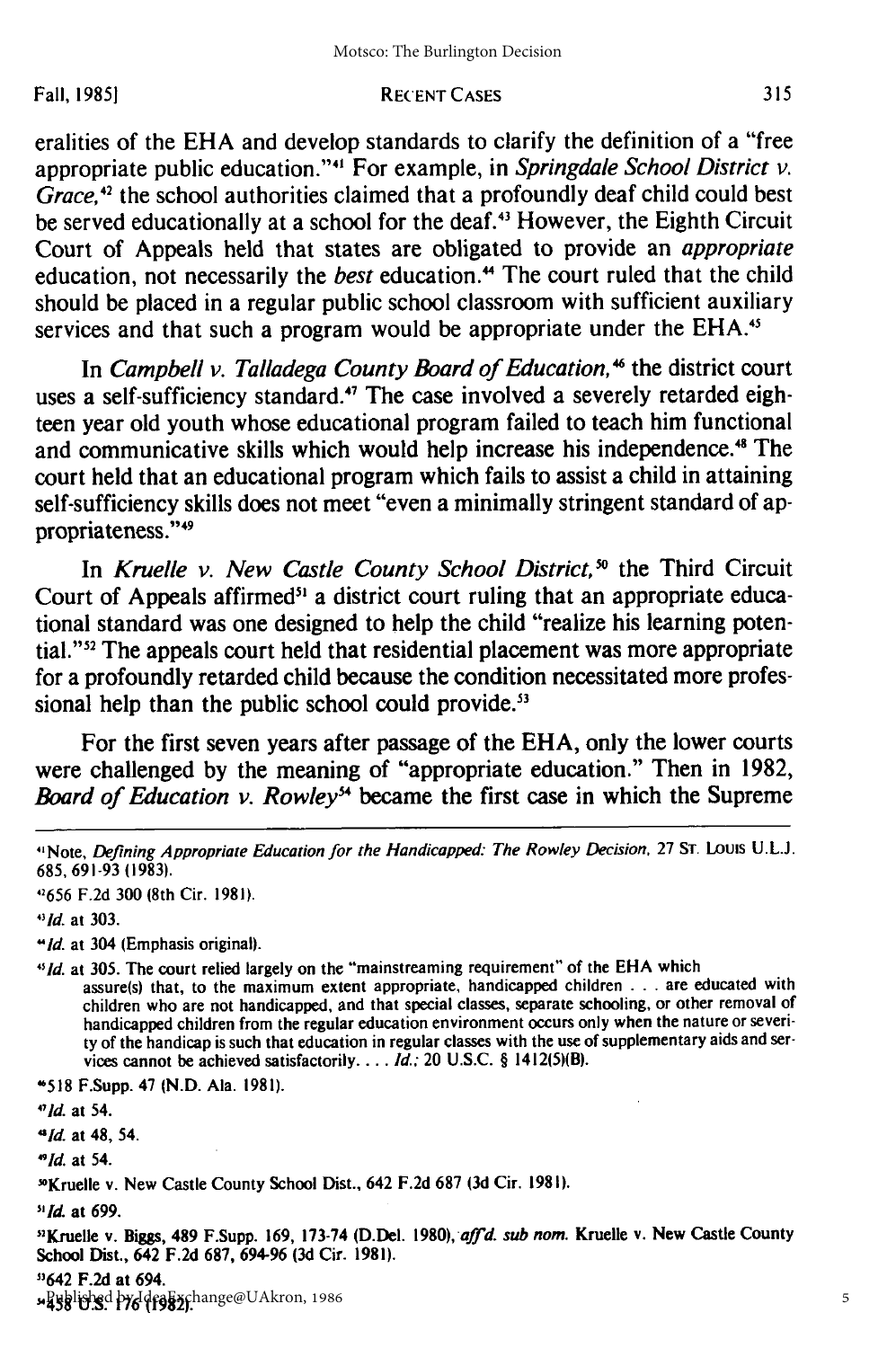Court was called upon to interpret the Act's statutory provisions.<sup>55</sup> Rowley involved a deaf child whose parents supported parts of the IEP recommended by the school, but they also requested a qualified sign language interpreter.<sup>56</sup> The Court rejected the parents' request, emphasizing the finding that "[the child was] receiving an 'adequate' education, since she performs better than the average [student] in her class and is advancing easily from grade to grade."<sup>57</sup> While the Court affirmed the state's responsibility to provide specialized educational services, it rejected any obligation to meet an "additional substantive standard."<sup>58</sup>

Although *Rowley* was the Supreme Court's first opportunity to interpret the EHA, disagreements between parents and school authorities necessitated further judicial interpretation. *Burlington v. Department of Education"'* represents the Court's most recent analysis of the EHA.

# THE BURLINGTON CASE

Shortly after Michael Panico began his public education in Burlington, Massachusetts, he began to experience serious learning difficulties. $\omega$  He was identified as having "specific learning disabilities"<sup>61</sup> "and was thus 'handicapped'62 within the [definition] of the Act .... **"63** By the end of the third grade, Michael had demonstrated little significant improvement and much discussion followed between the parents and the school regarding Michael's future placement.<sup>"</sup> Eventually, the parents rejected the school's proposed IEP for the fourth grade and requested an impartial due process hearing<sup>65</sup> by the Massachusetts Department of Education's Bureau of Special Education Appeals (BSEA).<sup>66</sup>

9105 **S.** Ct. 1996 (1985).

**Old.** at 1998-99.

'20 U.S.C. § 1401(15). The EHA defines "children with specific learning disabilities" as

those children who have a disorder in one or more of the basic psychological processes involved in understanding or in using language, spoken or written, which disorder may manifest itself in imperfect ability to listen, think, speak, read, write, spell, or do mathematical calculations. Such disorders include such conditions as perceptual handicaps, brain injury, minimal brain dysfunction, dyslexia, and developmental aphasia. Such term does not include children who have learning problems which are primarily the result of visual, hearing, or motor handicaps, of mental retardation, of emotional disturbance, or of environmental, cultural, or economic disadvantage. *Id.*

*"2Id.* § **140111).** *See* § 1401(1): **supra** note **6** for text of the provision.

 $\cdot$  *d.* 

20 **U.S.(** a 1415(b)2. **',)5 S.** Ct. at **1999.** https://ideaexchange.uakron.edu/akronlawreview/vol19/iss2/7

**<sup>&</sup>quot;Id.** at **187.**

*<sup>&</sup>quot;6d.* at 184.

*<sup>&</sup>quot;Id.* at 209-10.

*<sup>&</sup>quot;Id.* at 189-90, 191-204. The Court looked to the legislative history to determine the intent of the drafters *Id.*

<sup>105</sup> S. Ct. at 1999.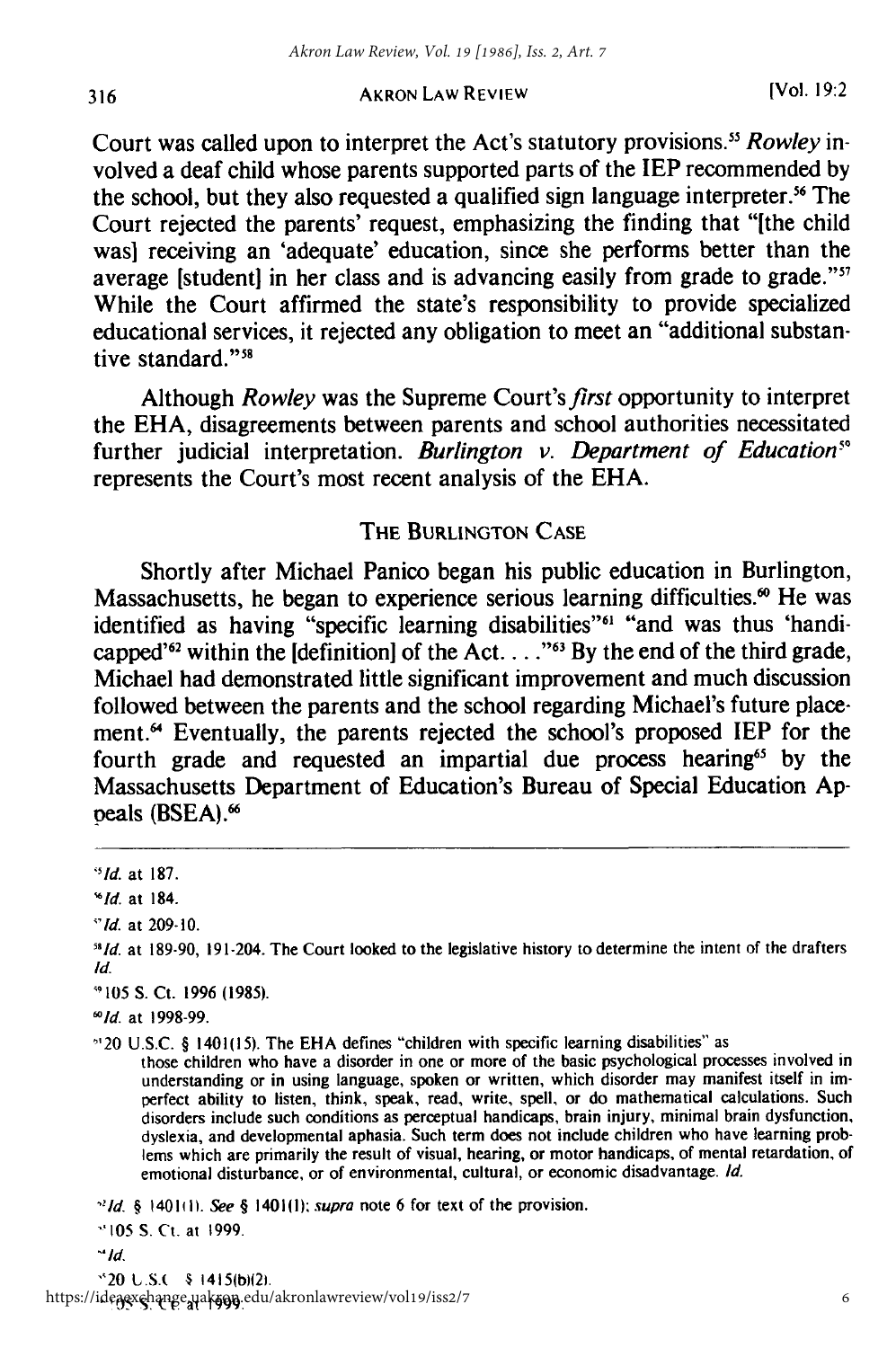**Fall. 1985)**

#### RECENT CASES

In the interim, the parents received the results of various tests which had been administered to Michael by specialists at a Massachusetts hospital.<sup>67</sup> These specialists concluded that Michael's "emotional difficulties are secondary to a rather severe learning disorder characterized by perceptual difficulties .... **"68** The specialists recommended "a highly specialized setting for children with learning handicaps... such as the Carroll School," $69$  a private facility having state approval. Based on the hospital's assessment, the Panicos enrolled their son at Carroll (at their own expense).<sup>70</sup> This was contrary to the EHA which stipulates that, during any judicial proceedings, "the child shall remain in [his] **...** current educational placement," unless the school and the parents otherwise agree.<sup>71</sup>

Disagreements continued between the Panicos and the public school officials, and several hearings were held in the fall of 1979.<sup>72</sup> In January 1980, the hearing officer ruled that the public school's proposed IEP and placement were "inappropriate" and that "the Carroll School was the 'least restrictive' "environment $7<sup>3</sup>$  to meet Michael's needs." The hearing officer ordered the school to pay Carroll for tuition and transportation costs for 1979-80 and to reimburse Michael's parents for educational expenses incurred at Carroll."

The school then appealed to the district court pursuant to the  $EHA<sup>76</sup>$  and a parallel state statute, $\eta$  naming Mr. Panico and the State Department of Education as defendants." In November 1980, the district court held for Mr. Panico on the state law claim and set the federal claim for future trial.<sup>79</sup> Later,

*69Id.*

72105 **S.** Ct. at 1999.

In Ohio, the "least restrictive environment" is defined as follows:

OHIO DEPARTMENT OF **EDUCATION.** RULES FOR THE **EDUCATION** OF **HANDICAPPED CHILDREN.** 7 (1982).

"105 **S.** Ct. at 1999.

*"Id.*

 $n_{\mathcal{I}}$ 

 $n/d$ .

7

*<sup>67</sup>Id.*

 $"Id$ 

*<sup>&</sup>quot;d.*

 $120$  U.S.C. § 1415(e)(3). See §1415(e)(3), supra note 18 for text of the provision.

*<sup>11</sup>ld.* The terms "mainstreaming provision" and "least restrictive environment" frequently refer to the same concept.

The "mainstreaming provision" of the eligibility requirements provides "that, to the maximum extent appropriate, handicapped children" are to be educated with their nonhandicapped peers. See 20 U.S.C. §1412(5)(B). See *supra* note 47, for partial text of this provision.

<sup>[</sup>Tlo the maximum extent appropriate, handicapped children, including children in public or private institutions or other care facilities, are educated with children who are not handicapped, and that special classes, separate schooling, or other removal of handicapped children from the regular educational environment occurs only when the nature or severity of the handicap is such that education in regular classes with the use of supplementary aids and services cannot be achieved satisfactorily.

<sup>&</sup>lt;sup>16</sup>*Id.* § 1415(e)(2). See § 1415(e)(2), supra note 19 for partial text of the provision.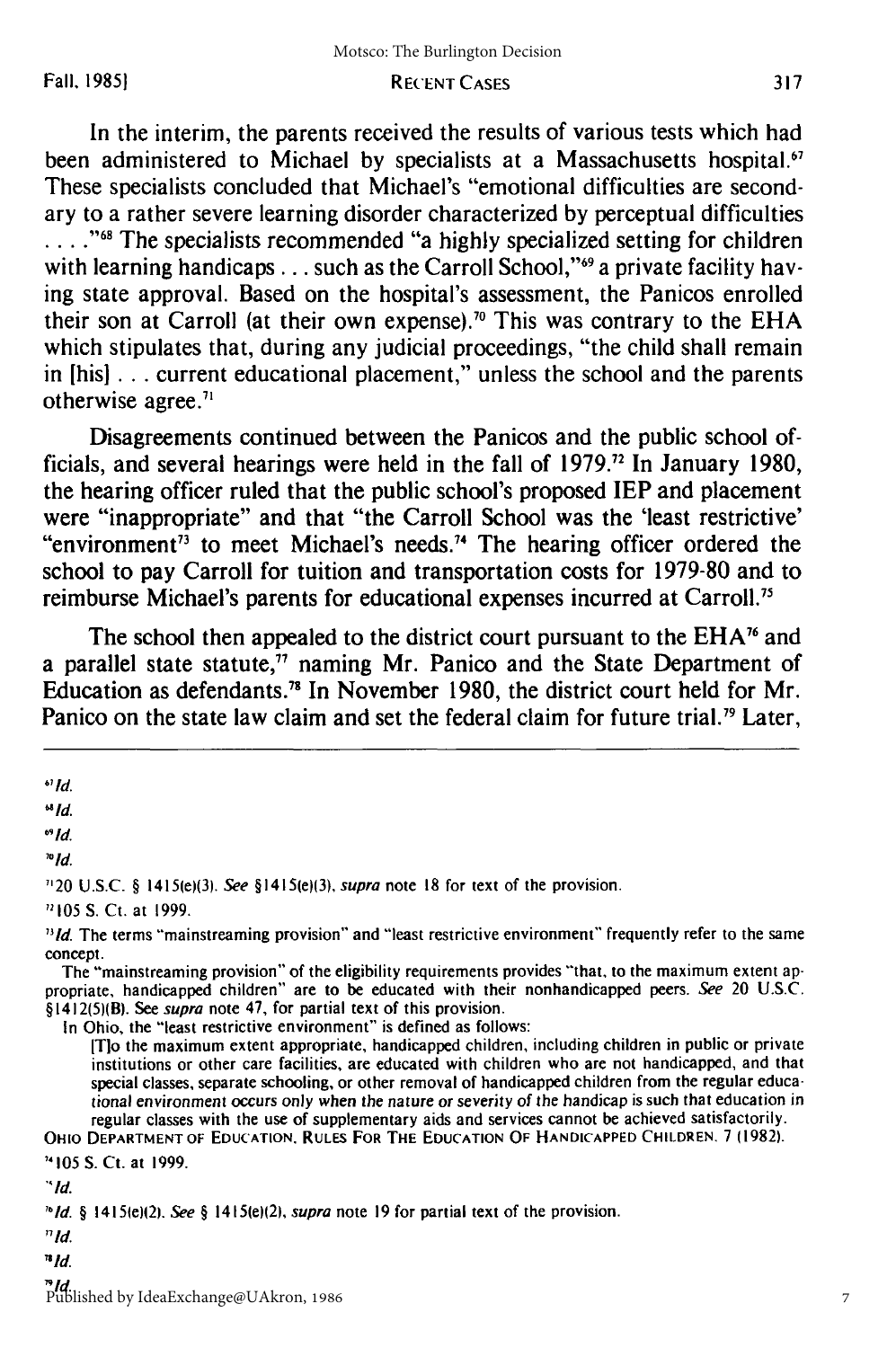the court of appeals vacated this earlier judgment.<sup>80</sup>

In **1982,** on remand relating to the federal claim, the district court reversed the **BSEA** decision and ruled that the appropriate IEP was the one previously proposed **by** the school." Mr. Panico contested the judgment, and the case was transferred to another district judge, and consolidated with two other cases in order to resolve similar issues.<sup>82</sup> In a decision on the consolidated cases, the court ordered Mr. Panico to reimburse the school for payments to Carroll during **1980-81** and **1981-82.11**

Following Mr. Panico's appeal, the court of appeals remanded the case a second time, affirming in part and reversing in part.<sup>84</sup> It ruled, among other matters, that the parents' unilateral change of Michael's placement would not bar reimbursement to the parents if their actions were found to be appropriate at final judgment.<sup>85</sup>

The school then appealed to the United States Supreme Court. The Court granted *certiorari* to consider only two issues:<sup>86</sup> (1) "whether the potential relief under [the **EHA]** includes reimbursement to parents for private school tuition and related expenses," and [21 whether [the **EHA]** bars such reimbursement to parents who reject a proposed IEP and place a child in a private school without the consent of local school authorities." $88$ 

The Court examined the first issue and concluded that the **EHA** authorizes reimbursement to parents for expenses incurred in private school placement if the courts determine that that placement is appropriate within the

105 **S.** Ct. at 2000.

*9 2 Id.*

uDoe v. Anrig, 561 F.Supp. 121 **(D.** Mass. 1983).

First case: John Doe had Down's Syndrome of such severity that he was placed at a residential facility shortly after his birth. His parents sought an IEP and reimbursement from the public school district for part of the expenses incurred. Doe v. Anrig, 561 F.Supp. 121, 125 **(D.** Mass. 1983).

Second case: Junior was a handicapped second grader whose parents disagreed with the public school about several IEPs developed for their son. The school violated various procedural safeguards **by** excluding the parents from the first IEP conference and failing to give proper notice for others. Pending their appeal, the parents transferred Junior to a private school and sought reimbursement for their expenses. Angier v. Anrig, 561 F.Supp. 121, 125-26 **(D.** Mass. 1983).

"Burlington v. Department of Educ., 736 F.2d 773, 802 (Ist Cir. 1984).

**'Id.** at 799.

**1l05 S.** Ct. at 2001-02.

**"Id.;** 20 U.S.C. § 1415(e)(2). See § 1415(e)(2), *supra* note 19 for partial text of the provision.

**"ld.;** § 1415(e)(3). See § 1415(e)(3), **supra** note 18 for partial text of the provision. https://ideaexchange.uakron.edu/akronlawreview/vol19/iss2/7

318

<sup>&</sup>lt;sup>80</sup>The court of appeals held that the Act pre-empted the state statute as to the appropriate standard of review of the administrative ruling. **Id.** at 1999-2000; Burlington v. Depart. of Educ., 655 F.2d 428, 429 (Ist Cir. 1981).

Meanwhile, in December 1980, the Massachusetts Commissioner of Education informed the school authorities that he would freeze its special education assistance unless the school complied with the BSEA order. In February 1981, the school agreed to pay Carroll for tuition and transportation costs for 1980-81, but it refused to reimburse Mr. Panico for similar expenses incurred in 1979-80. 105 **S.** Ct. at 2000: 655 F.2d at 430-431.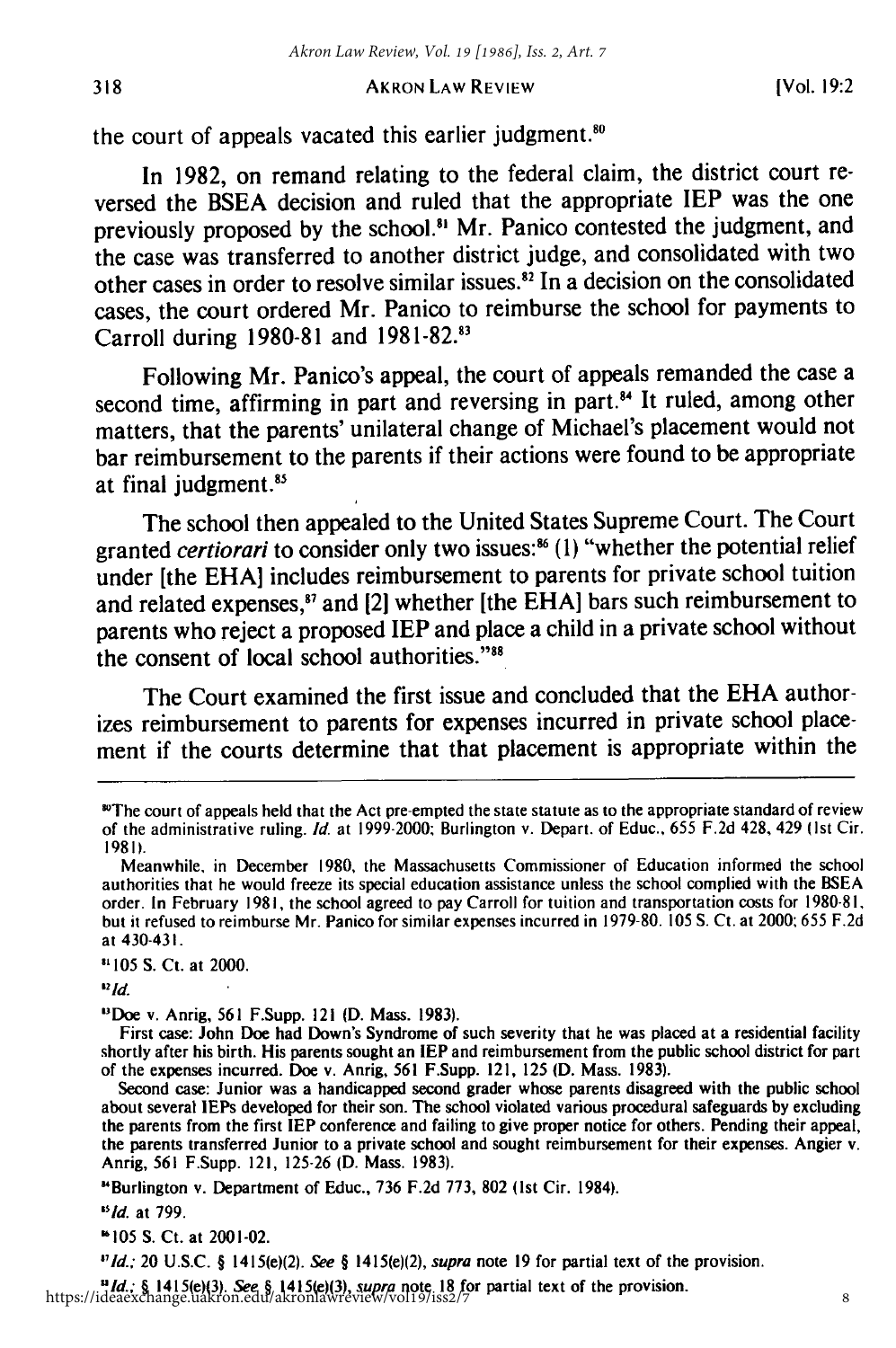#### **RECENT CASES**

terms of the statute.<sup>89</sup> However, if the courts determine that the public school's proposed educational program is proper, the parents would be barred from reimbursement.<sup>90</sup>

The Court examined the statutory language which contemplates that education for the handicapped will be extended to children in public *or* private institutions, and that, where appropriate, handicapped children will be educated with their nonhandicapped peers.<sup>91</sup> Therefore, the Court reasoned, when judicial proceedings determine that appropriate educational services are unavailable in a public school setting, it is "clear beyond cavil" that relief should include private school placement at public expense.<sup>92</sup>

The Court also considered the length of time necessitated by administrative and judicial review.<sup>93</sup> Although the review process can often be lengthy, the Court noted that in this case the time delay was "ponderous."<sup>94</sup> The term covered by the challenged IEP could lapse before the case ever came to trial. The Court then balanced the decisions parents must make in relation to this timeframe: "go along with the IEP to the detriment of their child.., or pay for what they consider to be the appropriate placement."95 If financially able parents choose the private placement at their own expense, the Court reasoned that they would have an "empty victory" if eventually the Court affirmed their judgment but refused to permit reimbursement.<sup>%</sup> In conclusion, the Court looked to the Congressional intent<sup>97</sup> and determined that "the child's right to *a free* appropriate public education, the parents' right to participate fully in developing a proper IEP, and all of the procedural safeguards would be less than complete" if retroactive reimbursement were not an available remedy when the parents' choice of placement is deemed proper.<sup>98</sup>

In regard to the second issue, the Court refused the school's contention that the Panicos waived their right to potential reimbursement when they violated the EHA by unilaterally changing Michael's placement during the

92105 S. Ct. at 2003.

**931d.**

"1105 **S.** Ct. at 2003.

*" Id.*

*971d.*

**<sup>&</sup>quot;9105 S.** Ct. at 2002-03.

*<sup>&</sup>quot;Id.* at 2005.

*<sup>&#</sup>x27;* **Id.** at 2003; 20 U.S.C. § 1412(5)(B). Procedural safeguards will "assure that, to the maximum extent appropriate, handicapped children, including children in public or private institutions or other care facilities, are educated with children who are not handicapped  $\ldots$ " See § 1412(5)(B), and supra note 73 for discussion of "mainstreaming provision" and "least restrictive environment."

*<sup>&</sup>quot;ld.* **By 1983,** for the Burlington case alone, "there were 577 pages of administrative transcript, considerable documentary evidence, and new live expert testimony... The activities of counsel led to 198 docket entries prior to the first appeal, with over 100 more" **(by** the time Burlington was consolidated with two other cases). Doe v. Anrig, 561 F.Supp. 121, 124 n.2 **(D.** Mass. 1983). Yet it would be two more years before the case was finally decided by the Supreme Court!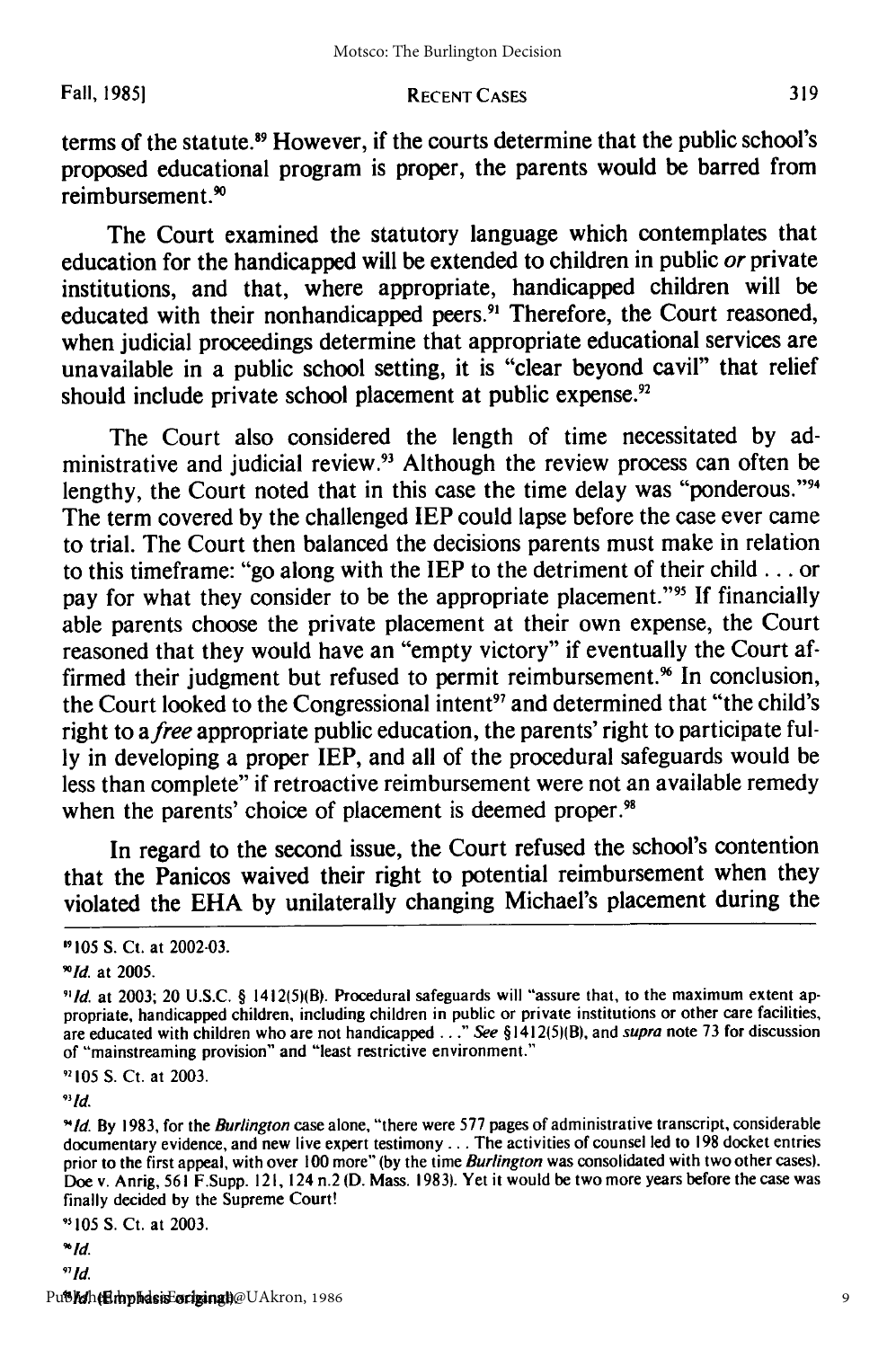review process." The Court did agree that the parents acted contrary to the statute.<sup>100</sup> However, the Court "note<sup>[d]</sup> that the [EHA] calls for an agreement by *either* the *State or* the *local educational agency*. "<sup>101</sup> Thus, when the BSEA ruled in January 1980 in favor of the Panicos, that "constituted agreement" between the State and the parents, regarding Michael's change of placement.<sup>102</sup> Therefore, the Panicos were only in violation of the EHA from the fall of 1979 through January 1980.103 This did not settle the question, however, because the Panicos were seeking reimbursement for the entire time that Michael was enrolled at Carroll.<sup>104</sup>

The Court's rationale for rejecting the school's claim that the Panicos waived their right to reimbursement was based on its interpretation of the statutory language.<sup>105</sup> The Court noted that there is no reference to financial responsibility, waiver, or parents' right to reimbursement following judicial review.<sup>106</sup> It reasoned that "[t]he Act was intended to give handicapped children both an appropriate education and a free one; it should not be interpreted to defeat one or the other of those objectives."107

In its concluding remarks, the Court cautioned that "parents who unilaterally change their child's placement during the pendency of review proceedings, without the consent of state or local school officials, do so at their own financial risk."<sup>108</sup> The statutory language stipulates that the public agency is not required to pay for educational services in a private school if free appropriate public education is available.<sup>109</sup> Therefore, if the Court had determined that the IEP proposed by the public school was appropriate, then the Panicos would have been barred from reimbursement during any period that they were in violation of the **EHA. <sup>10</sup>**

*<sup>103</sup>*Id.

320

 $M$ 

*105Id.*

*16Id.*

**107 Id.**

**"lid.** at 2005.

<sup>109</sup>Regulations of the Offices of the Department of Education, 34 C.F.R. § 300.403 (1985).

(a) If a handicapped child has available a free appropriate public education and the parents choose to place the child in a private school or facility, the public agency is not required by this part to pay for the child's education at the private school or facility....

**(b)** Disagreements between a parent and a public agency regarding the availability of a program appropriate for the child, and the question of financial responsibility, are subject to the due process procedures. **...**

*<sup>1</sup>ld.* at 2003-04.

*<sup>&</sup>quot;'Id.* at 2004.

<sup>&</sup>lt;sup>101</sup> *Id.* (Emphasis original). See also, 20 U.S.C. § 1415(e)(3) or supra note 18 for partial text of this provision. <sup>102</sup> 105 S. Ct. at 2004.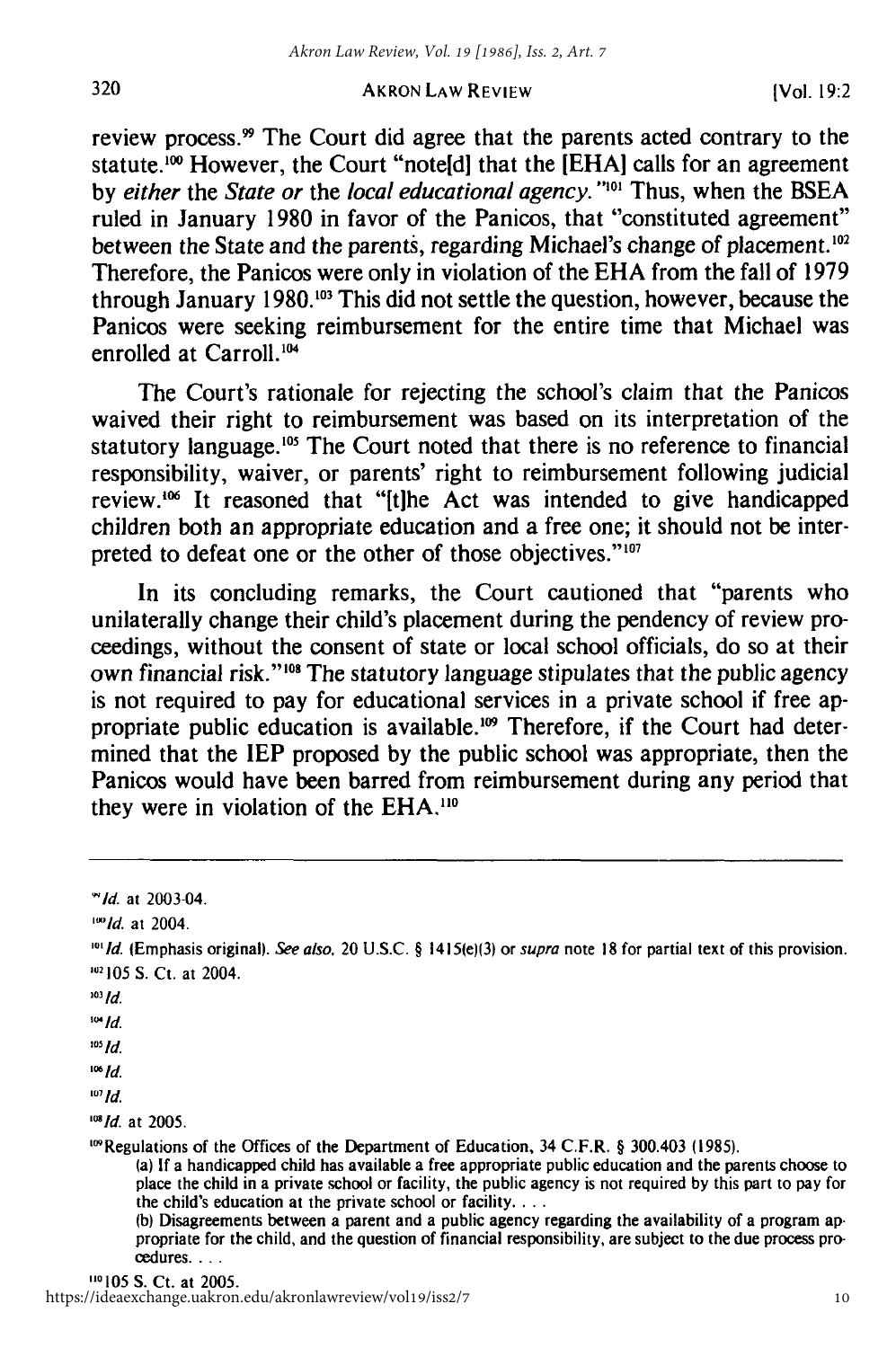#### RECENT **CASES** Fall, **19851**

# AN ANALYSIS OF THE SUPREME COURT'S DECISION

Handicapped children have very different needs and are dependent on the schools to help them develop their capabilities. **If** their instruction does not emphasize special education designed to meet their individual differences, it may well be inappropriate.<sup>111</sup> When parents of a handicapped child perceive that the child's education is lacking, the parents may invoke the procedural safeguards of the EHA."2 "Despite its [inherent] shortcomings, the parental complaint system [therein] is the primary mechanism for enforcing substantive rights under the Act."<sup>113</sup> Indeed, parents today are accepting an increasingly active role in the formal education of their children,<sup>114</sup> and they are challenging their local schools more frequently. Thus, for many parents, *Burlington* could have a significant impact on the future of their children because it may provide the impetus to remove the children from the current educational placement while the judicial process continues.

Demonstrating a stance of unity, the unanimous *Burlington* Court clearly resolved the issues consistently with the purpose of the EHA,<sup>115</sup> to hold otherwise would deny Michael Panico "a free appropriate public education"<sup>116</sup> which is within his rights. While the holding does not clarify the meaning of "appropriate education," it does offer greater specificity in interpreting the statutory language. Issues of "reimbursement" and "appropriate relief' have been addressed; *Burlington* now offers necessary guidance as the EHA continues to be applied.

In short, the Court has developed some guidelines for parents who seek reimbursement under the EHA: (1) potential relief under the statute includes reimbursement to parents for private school tuition and related expenses; $117$  (2) the statute authorizes reimbursement for expanses incurred when parents change the child's educational placement during judicial proceedings without the consent of school authorities.<sup>118</sup> However, the EHA only authorizes reimbursement for expenses incurred in private school placement if the courts determine that that placement (rather than a public school setting) is appropriate under the statute.<sup>119</sup>

"'Note, supra note 35, at **1113.**

"520 U.S.C. § 1400(c).

*"1d.* at § 1401(18).

**, 105 S.** Ct. at 2002-03.

**"lid.** at 2004.

*"'d.* at 2005. Published by IdeaExchange@UAkron, 1986

<sup>&</sup>quot;'Haggerty and Sacks, Education of the Handicapped: Towards a *Definition* of an Appropriate Education. 50 TEMP. **L.Q. 961,** 994 **(1977).**

**<sup>220</sup> U.S.C.** § 1415. See § 1415, supra note I I for partial text of this provision.

<sup>14&</sup>quot;... [t]he responsibility for education of the young lies, first and foremost, with parents and then with the state and local education agencies whose primary role is helping parents with that task." Bell, Fall Survey of Education, N.Y. Times, Nov. 15, 1981 § 6 at 65 (quoting President Reagan).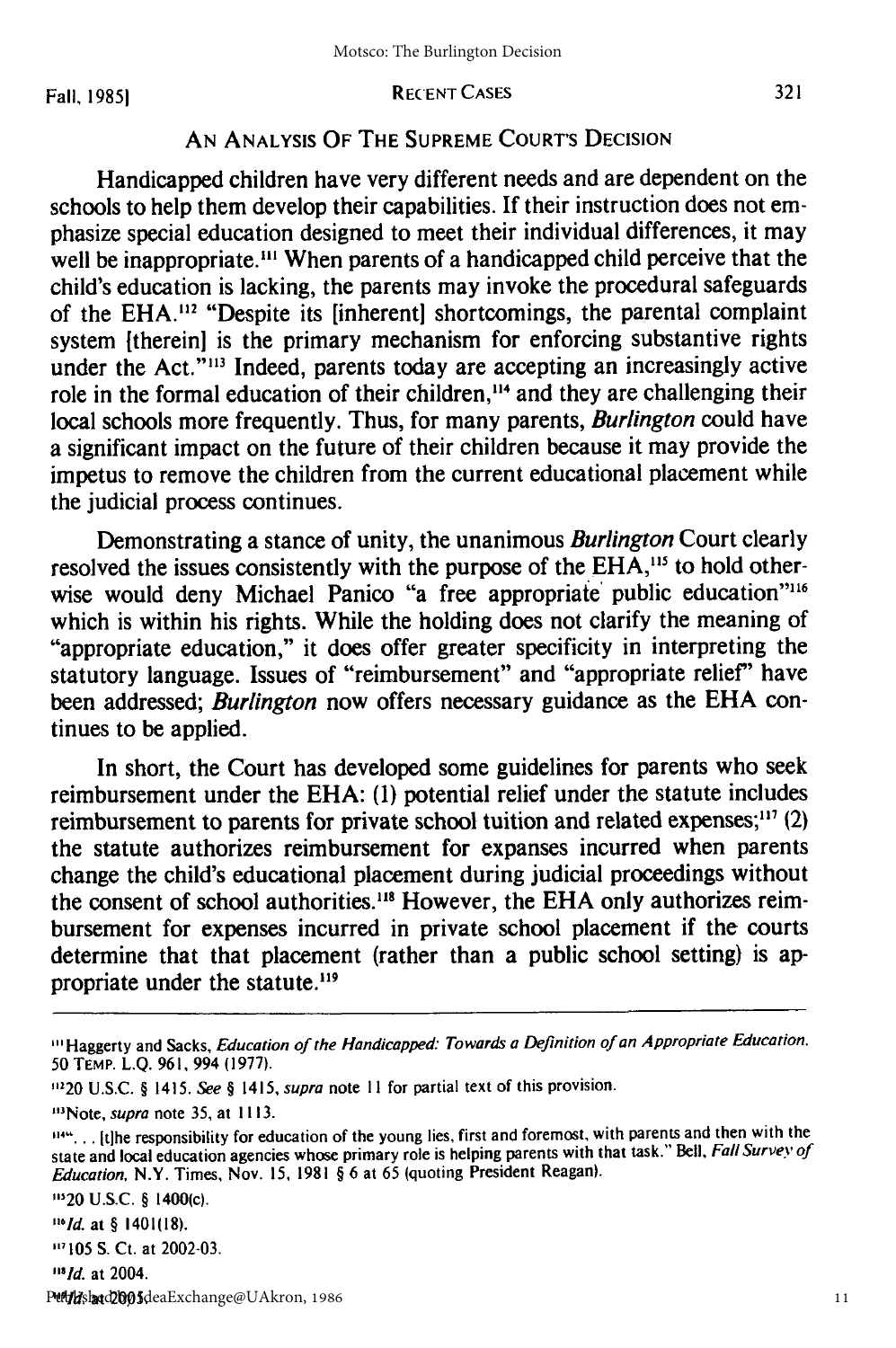Fortunately, the Court did not intrude on matters of curriculum and specific educational services which remain the responsibility of the state and local agencies. Handicapped children have very different needs, and schools must retain their flexibility and discretion to develop appropriate educational services based on the unique characteristics of each child.

Because *Burlington* involved specific rights of parents, it will be used by advocates of the handicapped to increase parental awareness of procedural safeguards under the  $EHA$ .<sup>120</sup> That, of course, would be a positive result because such efforts would help to insure that parents are cognizant of their statutory rights. However, if *Burlington* "encourages" parents (especially those who are more affluent) to feel somewhat "casual" about unilaterally changing their child's placement during judicial proceedings, the case could have a negative effect. A negative result may occur because handicapped children frequently learn better in an environment that is structured and predictable. Such an environment fosters security and confidence  $-$  psychological factors which enhance the learning process. However, if the educational setting is abruptly shifted, the handicapped child may have difficulty adjusting to the new situation, and the child's school work may suffer accordingly.

Overt disagreements between the parents and the school may leave a young child upset and confused if he feels "torn" between the "significant others" in his life. Removing the child from one educational setting and enrolling him in a new program (perhaps more than once) may have a positive influence on his education. However, at least initially, the handicapped child may have difficulty adjusting to the new environment and the change in structure and routine. Thus, the new setting may be to his detriment. Obviously, these are factors which must be balanced by the parents when they consider a change of placement.

In an effort to narrow the issues in *Burlington,* the Supreme Court did not address the question of funding. However, school authorities will be concerned about financial matters because they are the ones who must implement the EHA. On one hand, parents of handicapped children will understandably want the school to provide the best education possible for their child. Nevertheless, the cost of those special services can be burdensome to the local educational agency. As school districts across the nation face significant financial cutbacks and criticism that they are neglecting the basics, some scholars suggest that expensive programs for the handicapped (for many of whom remediation may not be possible) cannot be justified."' Budget conscious educators may suggest to parents that whatever the services proposed in the IEP, they be provided within a public school setting, where the costs are predictably less.

<sup>1-20</sup> **U.S.C. §** 1415.

<sup>&</sup>lt;sup>121</sup> Comment, *After Rowley: The Handicapped Child's Right to an Appropriate Education, 38 U. MIAMI L.* http**RE)de321.MAg(1984b**n.edu/akronlawreview/vol19/iss2/7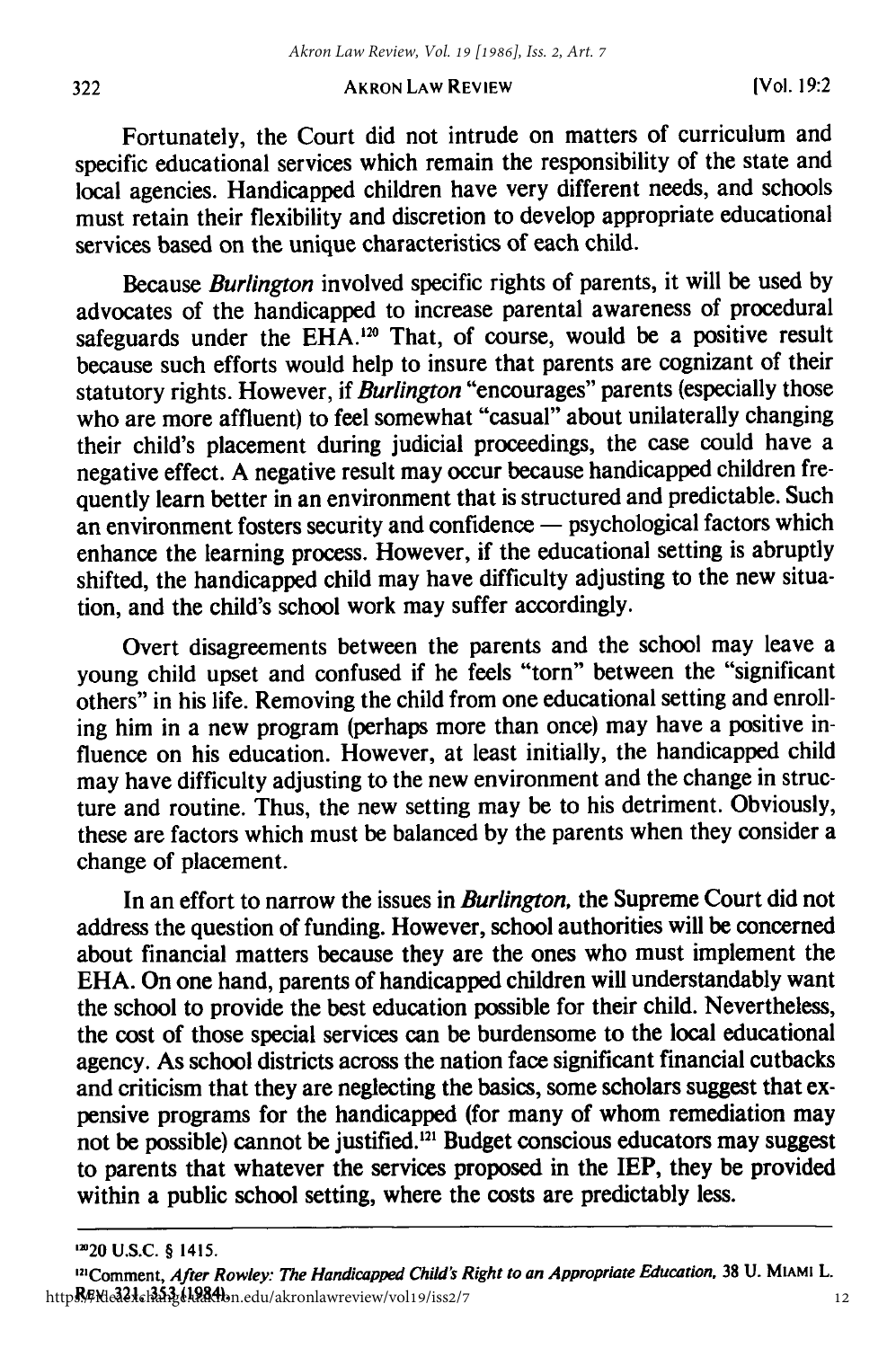#### Fall, **19851 RECENT CASES**

It is true that the statutory language reflects *a free* appropriate education and that financial resources are available. However, federal funds do not cover the entire cost of educating the handicapped.<sup>122</sup> While *Burlington* did not intend to resolve budgetary matters, the decision may face negative reaction from schools which are facing financial crisis because the Court favored the more expensive placement. Although the child's needs may demand a more costly alternative, budget conscious educators may try to structure IEPs to fit within already constricted budgets.<sup>123</sup> Uninformed parents may rely on the judgment of school personnel rather than question their child's placement. Unfortunately, those who stand to lose are the handicapped children, many of whom can be helped to lead positive productive lives if given direction and opportunity through appropriate education.

#### **CONCLUSION**

The *Burlington* Court resolved two issues relating to reimbursement and appropriate relief under the EHA: (1) potential relief includes reimbursement to parents for private school tuition and related expenses; $^{124}$  (2) parents do not waive their right to such reimbursement during judicial review if they violate the EHA and change the child's educational placement without the consent of school authorities.<sup>125</sup> However, reimbursement will only be authorized for expenses incurred in a private school setting if the courts determine the placement is appropriate under the statute. $126$ 

While the "needs of **...** [handicapped] children vary greatly, but the focus [of the EHA] is on one goal: to provide 'free appropriate public education.'"<sup>127</sup> *Burlington* does not clarify the meaning of "appropriate," but it does offer greater specificity in interpreting questions of reimbursement and appropriate relief. The ruling may heighten parents' awareness of their rights and of the procedural safeguards through which they may challenge the educational system. While budgetary matters were not addressed, *Burlington* may provide the impetus to influence legislators to design funding measures which will relieve some of the financial pressures from the State and local districts. In the interim, the intent and purpose of the EHA have become a reality for Michael Panico and his family.

MARTHA A. MoTsco

*'See* Note, *supra* note **35,** at **1109-10.**

**"1105 S.** Ct. at **2002-03.**

*'"Id.* at 2004.

*11Jd.* at **2005.**

1**:Rublished by IdeaExchange@U527**.on, 1986

<sup>&#</sup>x27;1Regarding costs, *see* 20 U.S.C. **§** 1411 (a). This provision outlines a mathematical formula **by** which the number of handicapped children being served is multiplied **by** a specified percentage of the average per pupil expenditure in public schools in the nation. *See generally* Note, *supra* note **35,** at **1109-11.**